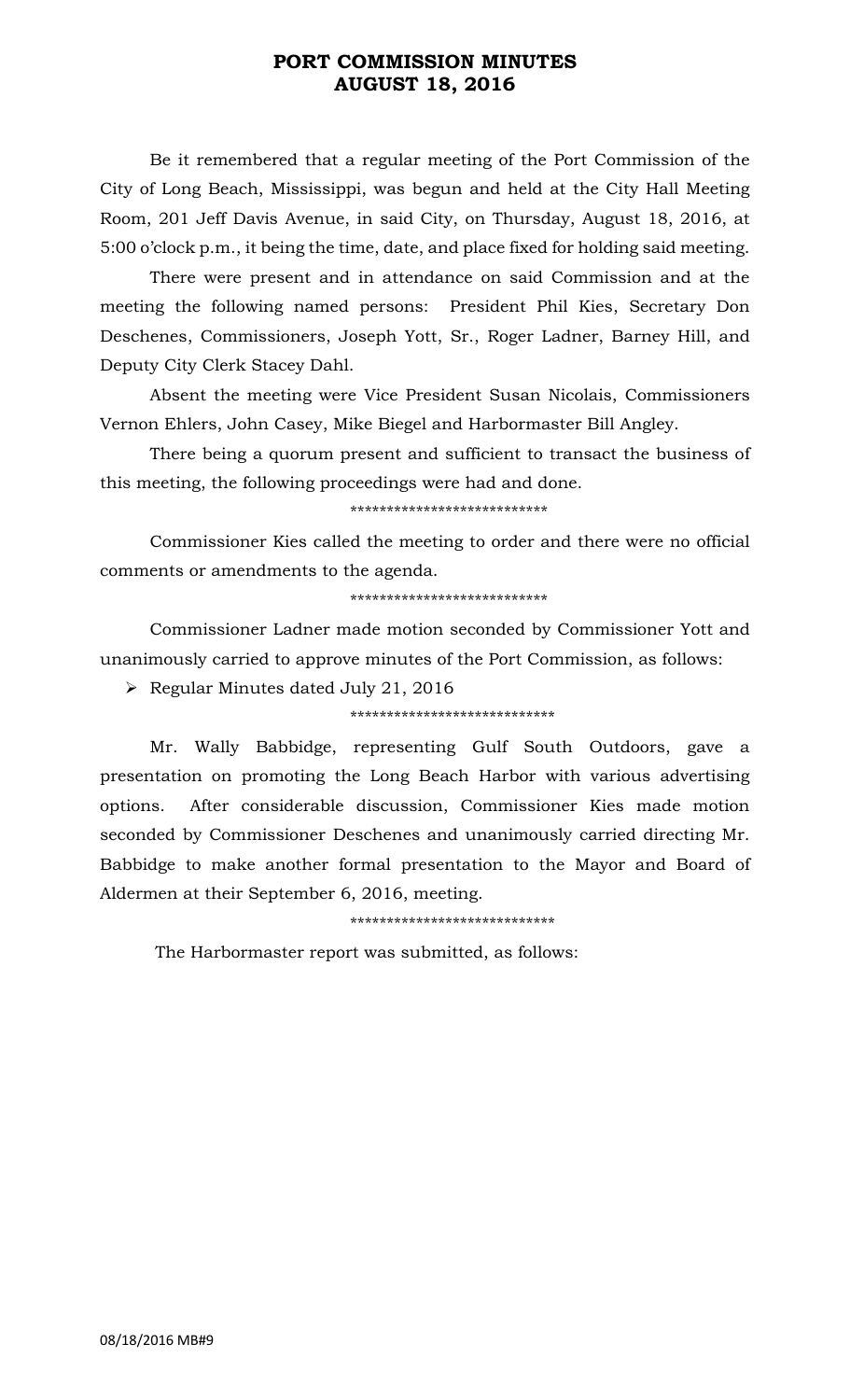## **PORT COMMISSION MINUTES AUGUST 18, 2016**

#### **Harbor Master Report**

### August 18, 2016

- Clean Marina Inspection Complete and Passed Waiting on final to have ceremony
- Fuel System now 100% correct on testing
- Lights on west jetty installed and working
- West Jetting striped.
- During the heat wave we had several electrical issues on the piers. We identified them with the help of high power that splitters (50amp to 2X 30 amp) are not recommended for any boat and changed out panels so that splitter was not needed. During this time we also had a common break in the line and charge 190volt per leg to the pedestal. Owner claimed this is what damaged a lot of his equipment. After research I learn that was not true and the boat may have cause the problem to begin with. We have the hold harmless agreement in the berthing agreement so we will not pay for his repairs. That pedestal shall be removed until such time we have the funds to repair.
- All customers more than 90 days late have been notified via phone to comply and any others over that have been forwarded to Jim to send a certified letter to their home address. Working with lawyer to proceed further with removal of derelict vessels.
- Landscaping finished and final warranty items are on order and will be installed upon arrival
- Electrical pipe to bait shop has broken 7 plastic straps that bind the pipe to sheet pile wall on Harbor House quoted replacement of clamps and installing proper amount of clamps low quote was 1900.00 that includes using stainless uni-strut instead of clamps and gives us additional space for future pipe to be installed.
- Live Aboard (Welch, Williamson, Zipperer, Keller)
- April 139 of 218
- May 148 of 218
- June 144 of 218
- July 148 of 218
- Aug 151 of 218

\*\* \*\*

Based on the aforesaid report, the following actions was taken:

 Commissioner Kies made motion seconded by Commissioner Hill and unanimously carried directing the harbormaster to solicit three (3) official quotes regarding the replacement of clamps and installation on the electrical pipe to the bait shop.

\*\*\*\*\*\*\*\*\*\*\*\*\*\*\*\*\*\*\*\*\*\*\*\*